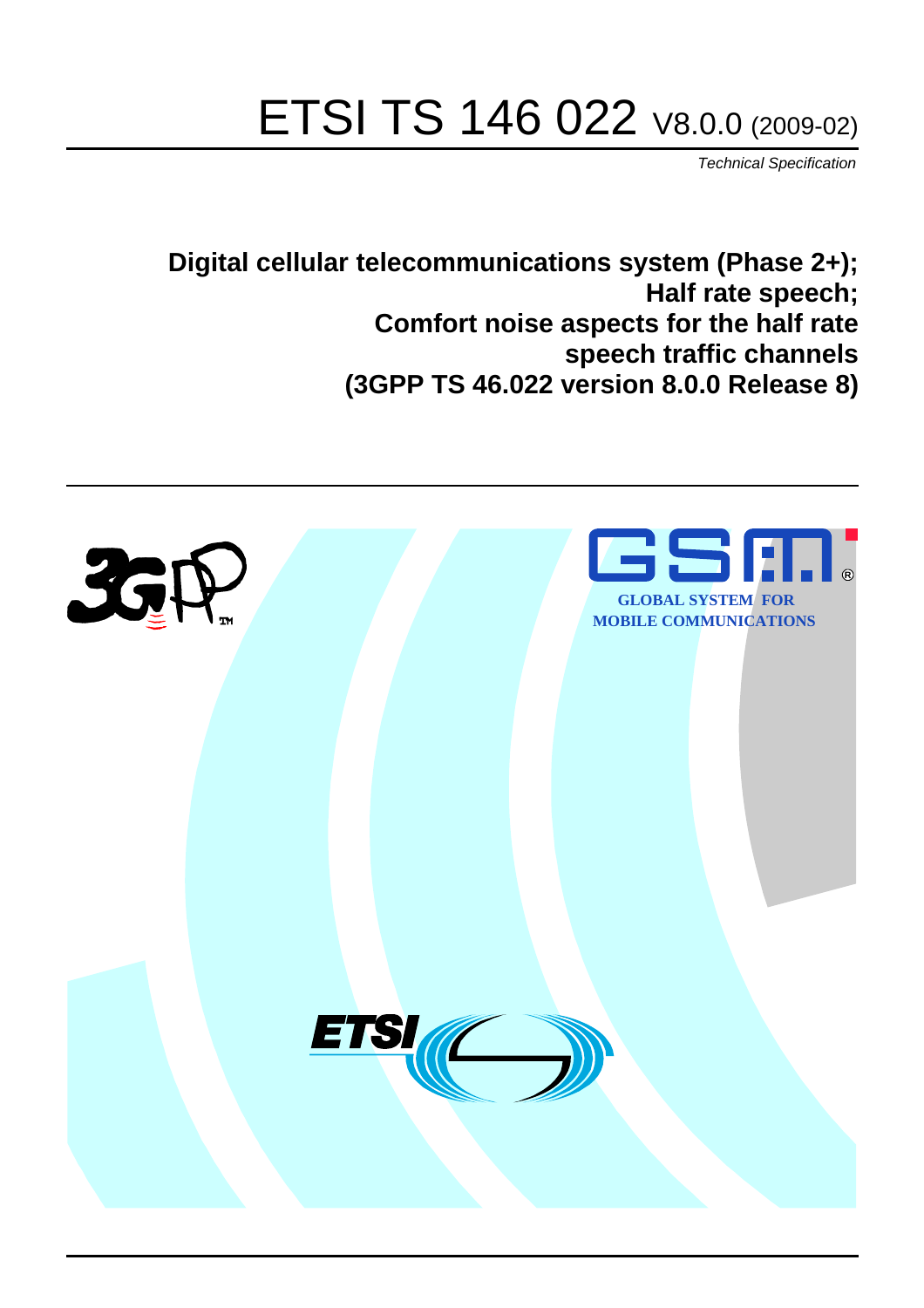Reference RTS/TSGS-0446022v800

> Keywords GSM

#### *ETSI*

#### 650 Route des Lucioles F-06921 Sophia Antipolis Cedex - FRANCE

Tel.: +33 4 92 94 42 00 Fax: +33 4 93 65 47 16

Siret N° 348 623 562 00017 - NAF 742 C Association à but non lucratif enregistrée à la Sous-Préfecture de Grasse (06) N° 7803/88

#### *Important notice*

Individual copies of the present document can be downloaded from: [http://www.etsi.org](http://www.etsi.org/)

The present document may be made available in more than one electronic version or in print. In any case of existing or perceived difference in contents between such versions, the reference version is the Portable Document Format (PDF). In case of dispute, the reference shall be the printing on ETSI printers of the PDF version kept on a specific network drive within ETSI Secretariat.

Users of the present document should be aware that the document may be subject to revision or change of status. Information on the current status of this and other ETSI documents is available at <http://portal.etsi.org/tb/status/status.asp>

If you find errors in the present document, please send your comment to one of the following services: [http://portal.etsi.org/chaircor/ETSI\\_support.asp](http://portal.etsi.org/chaircor/ETSI_support.asp)

#### *Copyright Notification*

No part may be reproduced except as authorized by written permission. The copyright and the foregoing restriction extend to reproduction in all media.

> © European Telecommunications Standards Institute 2009. All rights reserved.

**DECT**TM, **PLUGTESTS**TM, **UMTS**TM, **TIPHON**TM, the TIPHON logo and the ETSI logo are Trade Marks of ETSI registered for the benefit of its Members.

**3GPP**TM is a Trade Mark of ETSI registered for the benefit of its Members and of the 3GPP Organizational Partners. **LTE**™ is a Trade Mark of ETSI currently being registered

for the benefit of its Members and of the 3GPP Organizational Partners.

**GSM**® and the GSM logo are Trade Marks registered and owned by the GSM Association.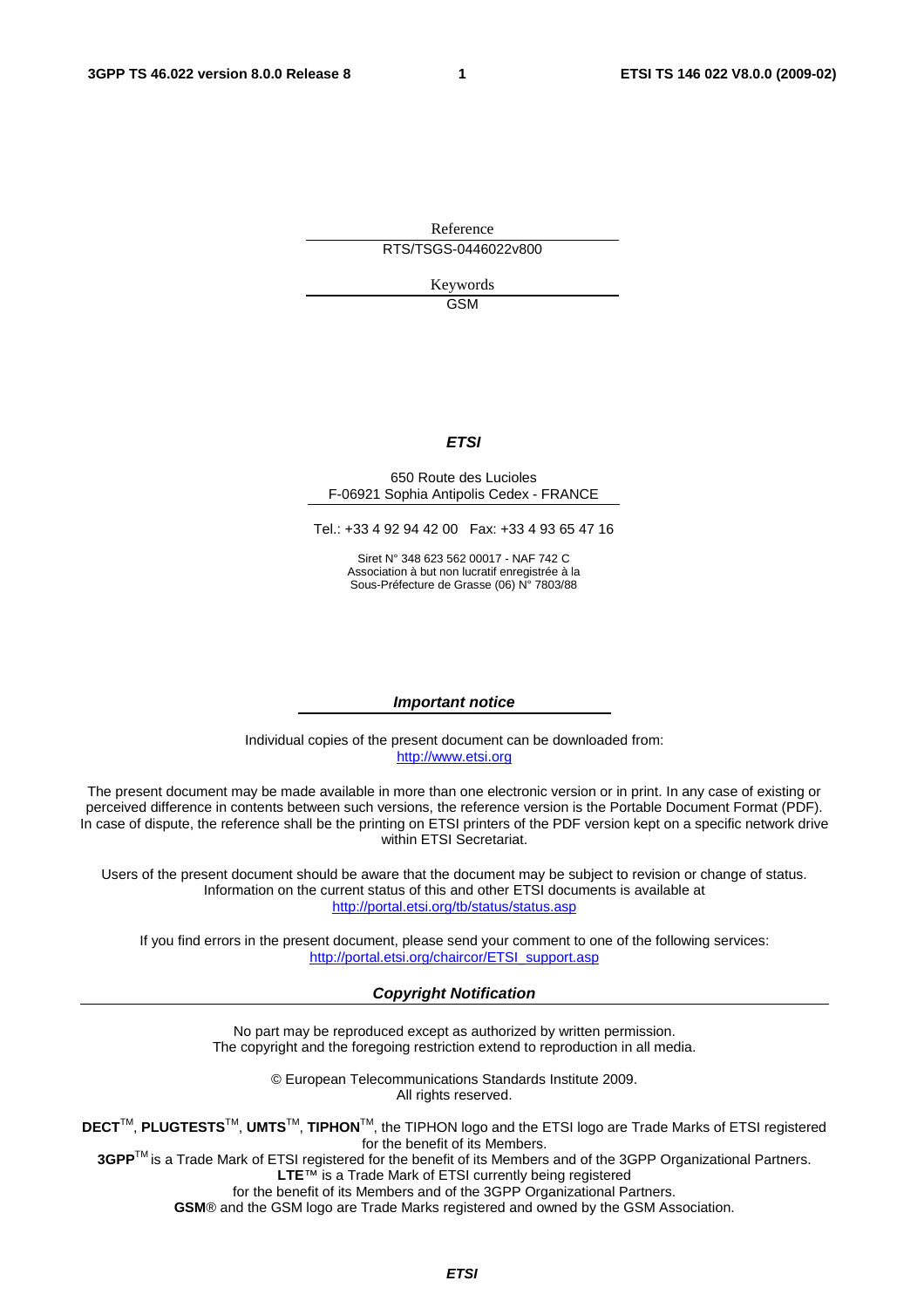### Intellectual Property Rights

IPRs essential or potentially essential to the present document may have been declared to ETSI. The information pertaining to these essential IPRs, if any, is publicly available for **ETSI members and non-members**, and can be found in ETSI SR 000 314: *"Intellectual Property Rights (IPRs); Essential, or potentially Essential, IPRs notified to ETSI in respect of ETSI standards"*, which is available from the ETSI Secretariat. Latest updates are available on the ETSI Web server ([http://webapp.etsi.org/IPR/home.asp\)](http://webapp.etsi.org/IPR/home.asp).

Pursuant to the ETSI IPR Policy, no investigation, including IPR searches, has been carried out by ETSI. No guarantee can be given as to the existence of other IPRs not referenced in ETSI SR 000 314 (or the updates on the ETSI Web server) which are, or may be, or may become, essential to the present document.

#### Foreword

This Technical Specification (TS) has been produced by ETSI 3rd Generation Partnership Project (3GPP).

The present document may refer to technical specifications or reports using their 3GPP identities, UMTS identities or GSM identities. These should be interpreted as being references to the corresponding ETSI deliverables.

The cross reference between GSM, UMTS, 3GPP and ETSI identities can be found under [http://webapp.etsi.org/key/queryform.asp.](http://webapp.etsi.org/key/queryform.asp)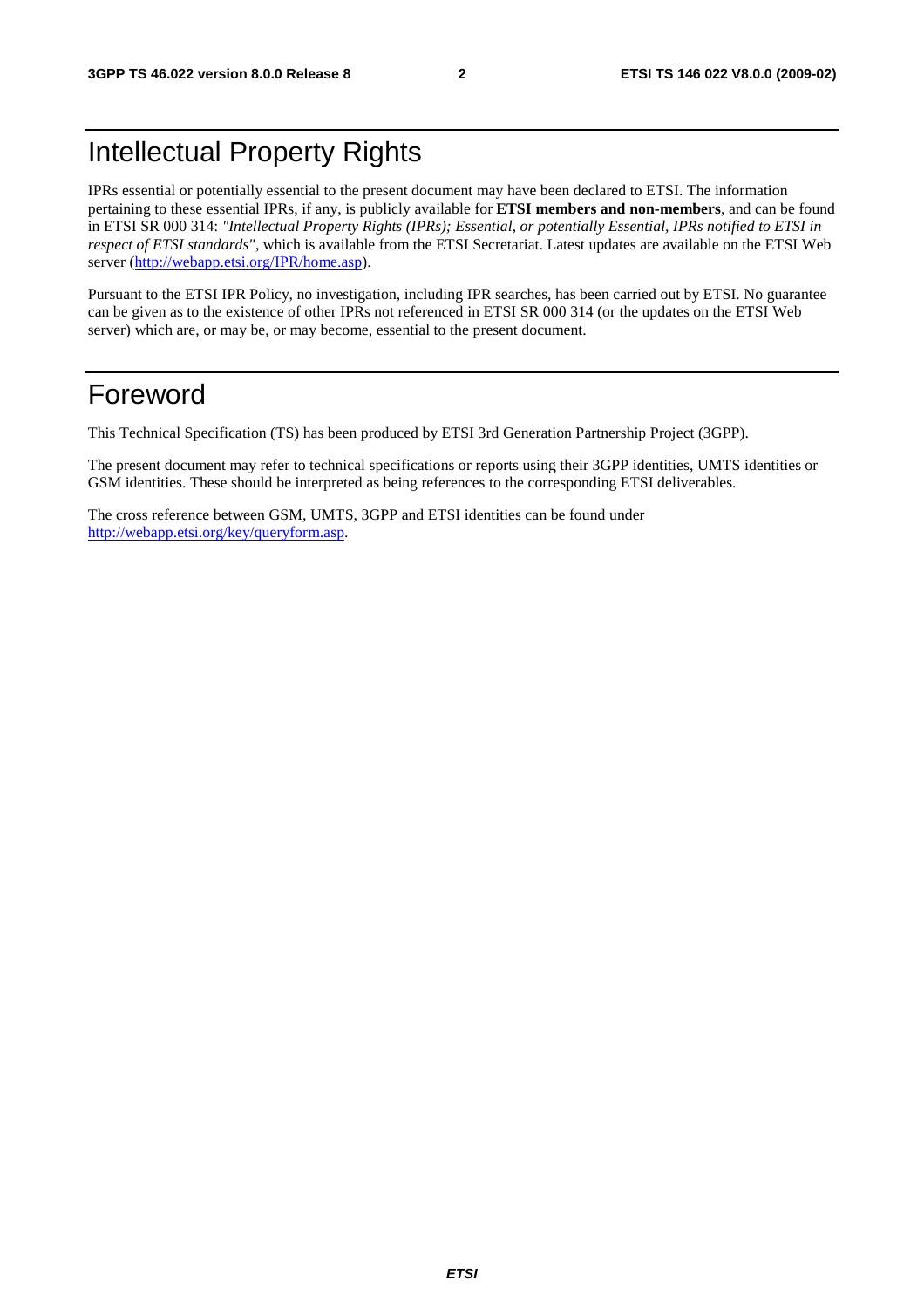$\mathbf{3}$ 

### Contents

| -1                     |                               |  |
|------------------------|-------------------------------|--|
| 2                      |                               |  |
| 3<br>3.1<br>3.2<br>3.3 |                               |  |
| $\overline{4}$         |                               |  |
| 5<br>5.1<br>5.2<br>5.3 |                               |  |
| 6<br>6.1<br>6.2        |                               |  |
| 7                      |                               |  |
|                        | <b>Annex A (informative):</b> |  |
|                        |                               |  |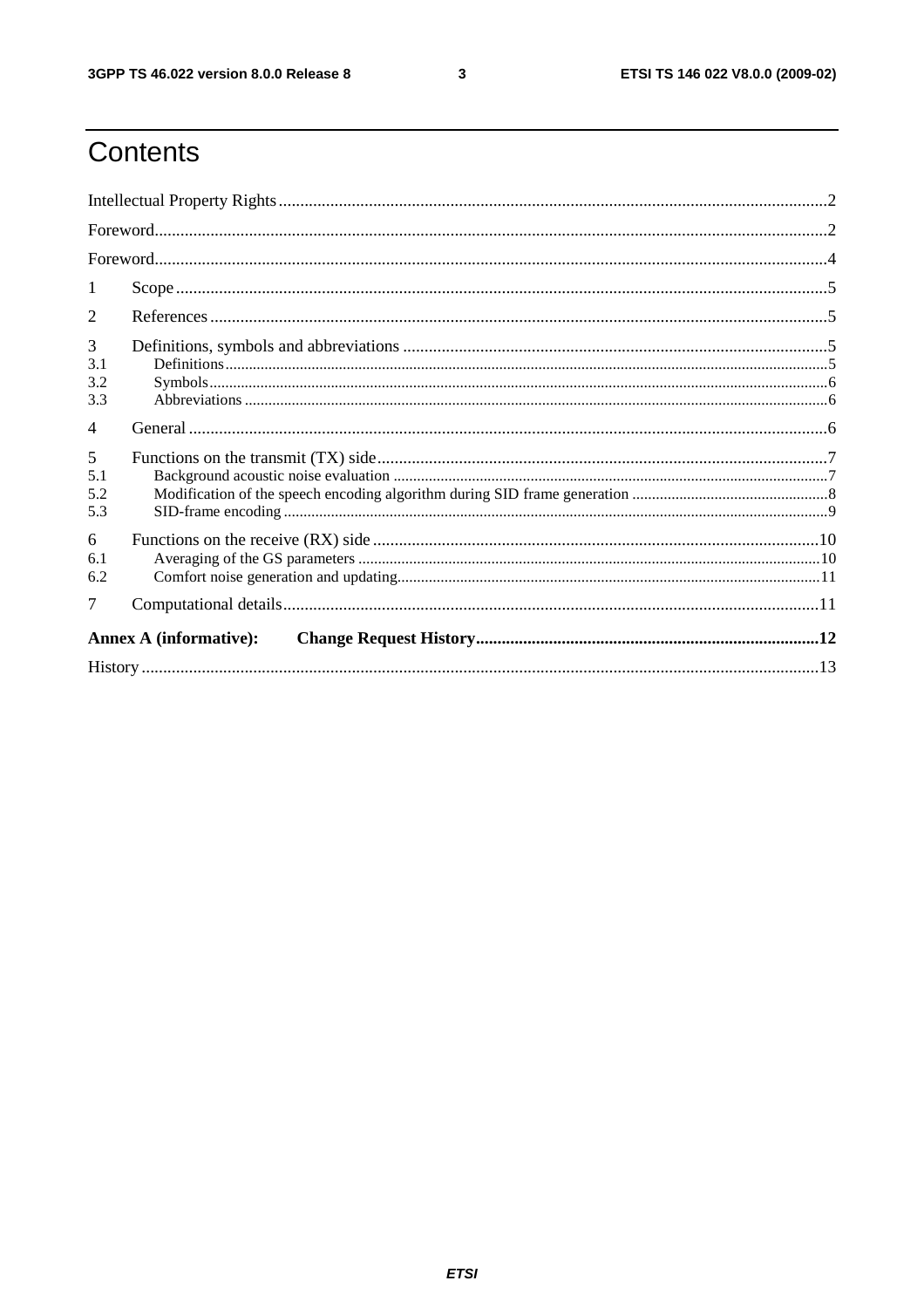#### Foreword

This Technical Specification has been produced by the 3<sup>rd</sup> Generation Partnership Project (3GPP).

The present document gives the detailed requirements for the correct operation of the background acoustic noise evaluation, noise parameter encoding/decoding and comfort noise generation within the digital cellular telecommunications system. The present document is part of a series covering the half rate speech traffic channels as described below:

| GSM 06.02 | "Digital cellular telecommunications system (Phase 2+); Half rate speech; Half rate speech<br>processing functions".                                        |
|-----------|-------------------------------------------------------------------------------------------------------------------------------------------------------------|
| GSM 06.06 | "Digital cellular telecommunications system (Phase $2+$ ); Half rate speech; ANSI-C code for the<br>GSM half rate speech codec".                            |
| GSM 06.07 | "Digital cellular telecommunications system (Phase 2+); Half rate speech; Test sequences for the<br>GSM half rate speech codec".                            |
| GSM 06.20 | "Digital cellular telecommunications system (Phase 2+); Half rate speech; Half rate speech<br>transcoding".                                                 |
| GSM 06.21 | "Digital cellular telecommunications system (Phase 2+); Half rate speech; Substitution and muting<br>of lost frames for half rate speech traffic channels". |
| GSM 06.22 | "Digital cellular telecommunications system (Phase 2+); Half rate speech; Comfort noise<br>aspects for half rate speech traffic channels".                  |
| GSM 06.41 | "Digital cellular telecommunications system (Phase 2+); Half rate speech; Discontinuous<br>Transmission (DTX) for half rate speech traffic channels".       |
| GSM 06.42 | "Digital cellular telecommunications system (Phase 2+); Half rate speech; Voice Activity Detector<br>(VAD) for half rate speech traffic channels".          |

The contents of the present document are subject to continuing work within the TSG and may change following formal TSG approval. Should the TSG modify the contents of the present document, it will be re-released by the TSG with an identifying change of release date and an increase in version number as follows:

Version x.y.z

where:

- x the first digit:
	- 1 presented to TSG for information;
	- 2 presented to TSG for approval;
	- 3 or greater indicates TSG approved document under change control.
- y the second digit is incremented for all changes of substance, i.e. technical enhancements, corrections, updates, etc.
- z the third digit is incremented when editorial only changes have been incorporated in the document.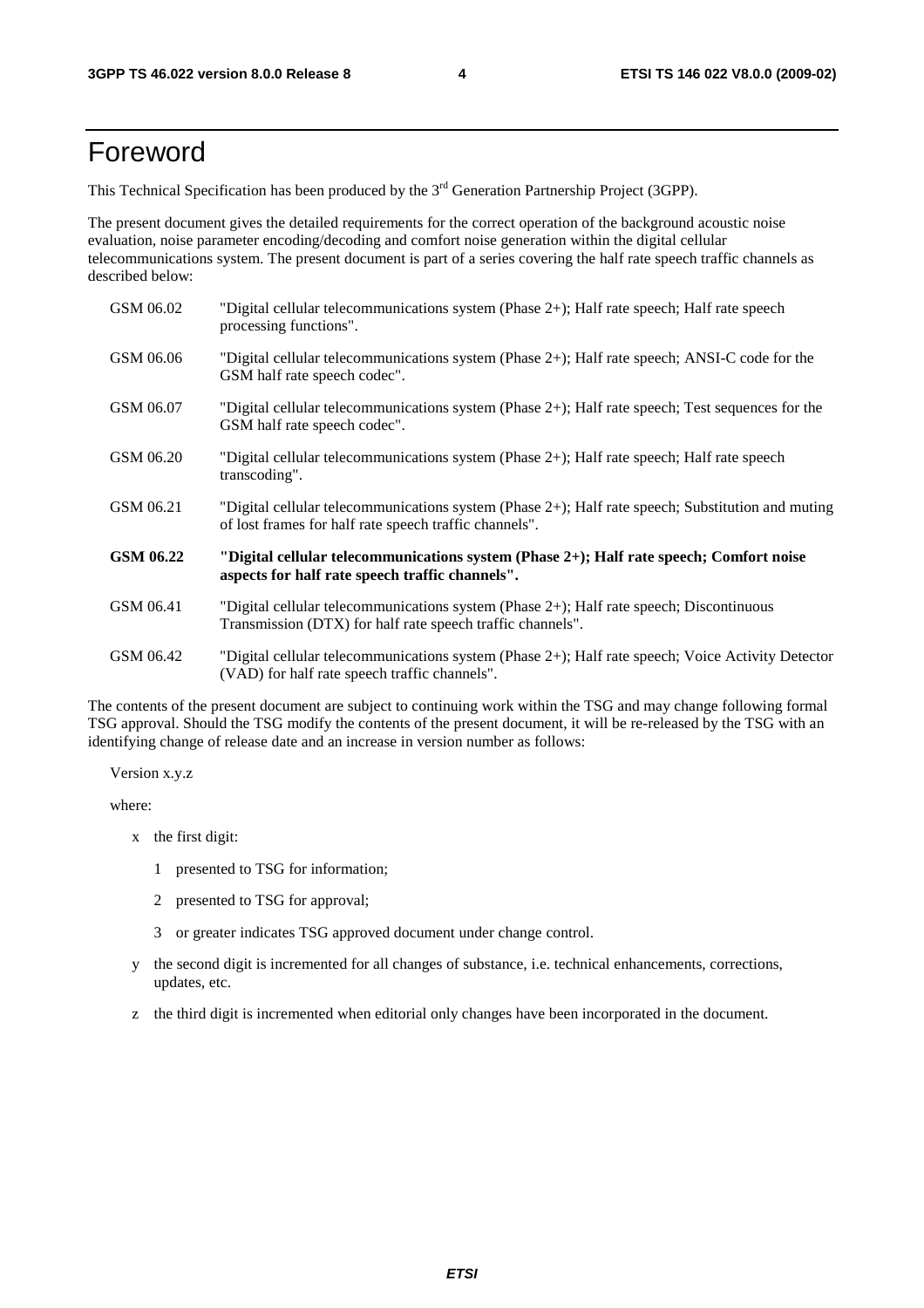#### 1 Scope

The present document gives the detailed requirements for the correct operation of the background acoustic noise evaluation, noise parameter encoding/decoding and comfort noise generation in GSM Mobile Stations (MS)s and Base Station Systems (BSS)s during Discontinuous Transmission (DTX) on half rate speech traffic channels.

The requirements described in the present document are mandatory for implementation in all GSM MSs capable of supporting the half rate speech traffic channel.

The receiver requirements are mandatory for implementation in all GSM BSSs capable of supporting the half rate speech traffic channel, the transmitter requirements are only for those where downlink DTX will be used.

#### 2 References

The following documents contain provisions which, through reference in this text, constitute provisions of the present document.

- References are either specific (identified by date of publication, edition number, version number, etc.) or non-specific.
- For a specific reference, subsequent revisions do not apply.
- For a non-specific reference, the latest version applies. In the case of a reference to a 3GPP document (including a GSM document), a non-specific reference implicitly refers to the latest version of that document *in the same Release as the present document*.
	- [1] GSM 01.04: "Digital cellular telecommunication system (Phase 2+); Abbreviations and acronyms".
	- [2] GSM 06.20: "Digital cellular telecommunications system (Phase 2+); Half rate speech transcoding".
	- [3] GSM 06.41: "Digital cellular telecommunications system (Phase 2+); Half rate speech; Discontinuous Transmission (DTX) for half rate speech traffic channels".
	- [4] GSM 06.42: "Digital cellular telecommunications system (Phase 2+); "Half rate speech; Voice Activity Detector (VAD) for half rate speech traffic channels".
	- [5] GSM 06.06: "Digital cellular telecommunications system (Phase 2+); Half rate speech; ANSI-C code for the GSM half rate speech codec".

#### 3 Definitions, symbols and abbreviations

#### 3.1 Definitions

For the purposes of the present document, the following terms and definitions apply.

**frame:** time interval of 20 ms corresponding to the time segmentation of the half rate speech transcoder, also used as a short term for a traffic frame.

 $H(Z)$ : combination of the short term (spectral) filter  $A(z)$  and the spectral weighting filter  $W(z)$ .

**SID codeword:** fixed bit pattern for labelling a traffic frame as a SID frame.

**SID field:** bit positions of the SID codeword within a SID frame.

**SID frame:** frame characterized by the SID (Silence Descriptor) codeword. It conveys information on the acoustic background noise.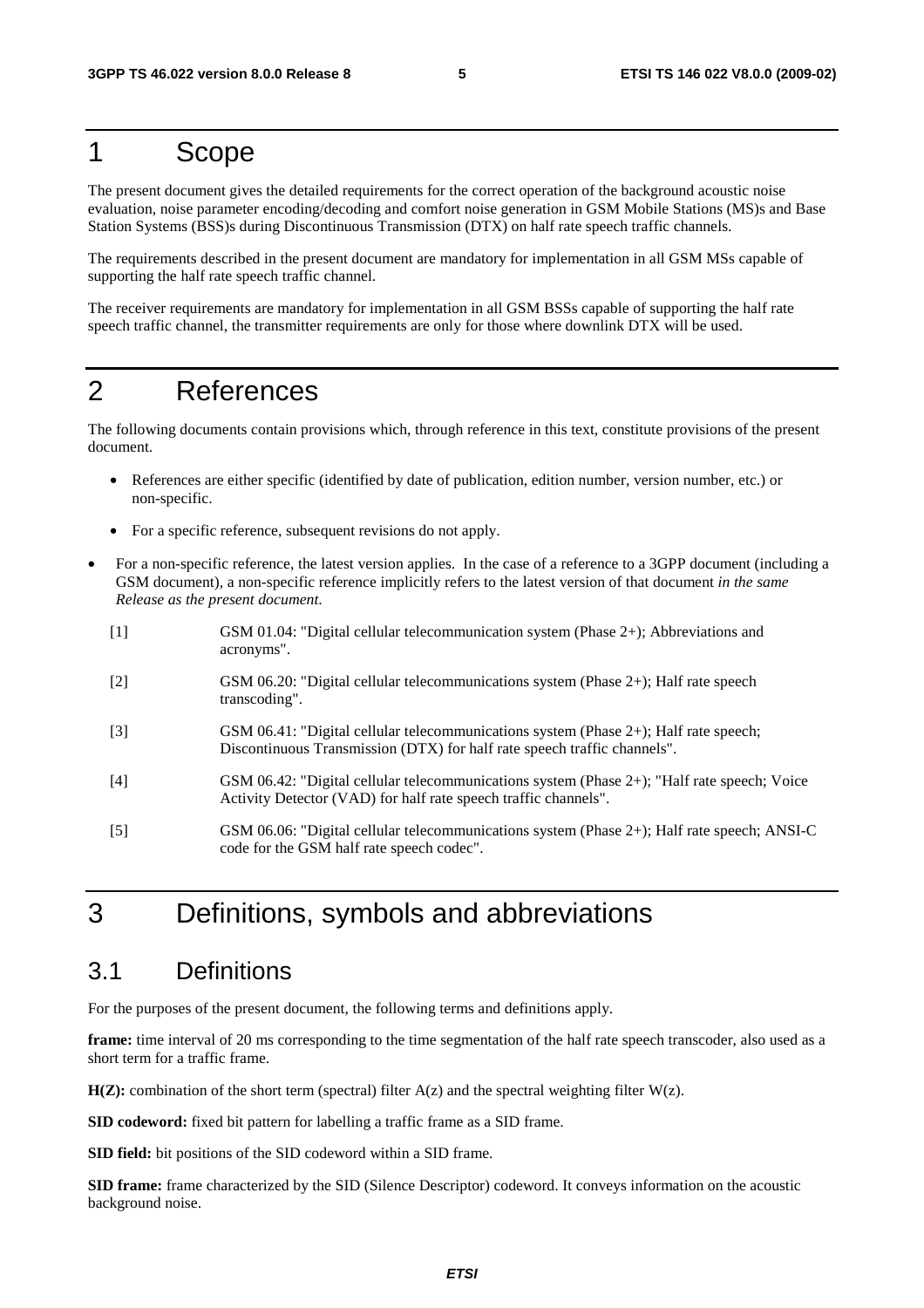**SP flag:** speech flag.

**speech frame:** traffic frame that cannot be classified as a SID frame.

**VAD flag:** Voice Activity Detector flag.

**W(Z):** spectral weighting filter of the GSM half rate speech codec.

Other definitions of terms used in the present document can be found in GSM 06.20 [2] and GSM 06.41 [3]. The overall operation of DTX is described in GSM 06.41 [3].

#### 3.2 Symbols

For the purposes of the present document, the following symbols apply:

| <b>GS</b>      | Energy tweak parameter.                                                                            |
|----------------|----------------------------------------------------------------------------------------------------|
| R <sub>0</sub> | Frame energy value.                                                                                |
| R(i)           | Unquantised (normalized) autocorrelation sequence.                                                 |
| $r_j$          | Optimal reflection coefficient.                                                                    |
| $\mathbf b$    |                                                                                                    |
| SUM(x(n))      | $x = x(a) + x(a+1) +  + x(b-1) + x(b);$ (Accumulation).                                            |
| $n=a$          |                                                                                                    |
|                | GSP0 codeword Vector quantization index, joint vector quantization of the parameters GS and P0.    |
| P <sub>0</sub> | Power contribution of the first excitation vector as a fraction of the total excitation power at a |
|                | subframe.                                                                                          |

#### 3.3 Abbreviations

For the purposes of the present document, the following abbreviations apply:

| <b>AFLAT</b>    | Autocorrelation Fixed Point LAttice Technique (used in the GSM half rate speech codec for the<br>vector quantization of the LPC coefficients) |
|-----------------|-----------------------------------------------------------------------------------------------------------------------------------------------|
| <b>BSS</b>      | <b>Base Station System</b>                                                                                                                    |
| DTX.            | Discontinuous Transmission                                                                                                                    |
| <b>ETS</b>      | European Telecommunication Standard                                                                                                           |
| GSM             | Global System for Mobile communications                                                                                                       |
| <b>MS</b>       | <b>Mobile Station</b>                                                                                                                         |
| <b>SID</b>      | <b>SIlence Descriptor</b>                                                                                                                     |
| RX              | Receive                                                                                                                                       |
| TX <sup>-</sup> | Transmit                                                                                                                                      |
| <b>VAD</b>      | Voice Activity Detector                                                                                                                       |
| <b>VQ</b>       | <b>Vector Quantization</b>                                                                                                                    |

For abbreviations not given in this subclause, see GSM 01.04 [1].

#### 4 General

A problem when using DTX is that the background acoustic noise, which is transmitted together with the speech, would disappear when the radio transmission is switched off, resulting in a modulation of the background noise. Since the DTX switching can take place rapidly, it has been found that this effect may be annoying for the listener, especially in a car environment with high background noise levels. In bad cases, the speech may be hardly intelligible.

The present document specifies a solution to overcome this problem by generating synthetic noise similar to the transmit (TX) side background noise on the receive (RX) side. The comfort noise parameters are estimated on the TX side and transmitted to the RX side before the radio transmission is switched off and at a regular low rate afterwards. This allows the comfort noise to adapt to the changes of the noise on the TX side.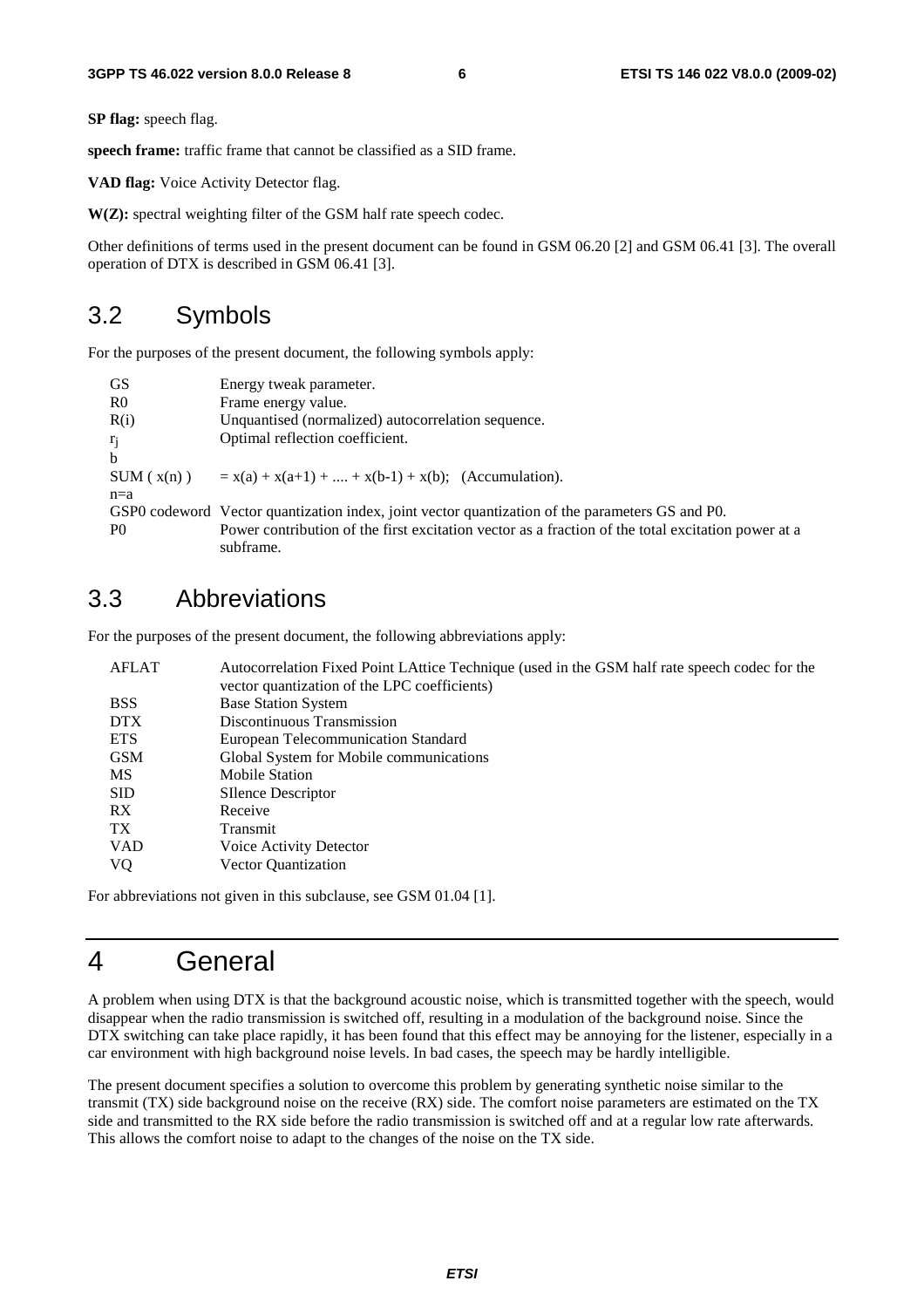### 5 Functions on the transmit (TX) side

The comfort noise evaluation algorithm uses the following parameters of the GSM half rate speech encoder, defined in GSM 06.20 [2]:

- the unquantized frame energy value R0;
- the unquantized (normalized) autocorrelation sequence  $R(i)$  derived from the optimal reflection coefficients  $r_i$ ;
- the quantized energy tweak parameter GS.

These parameters give information on the level (R0 and GS) and the spectrum (R(i)) of the background noise.

Two of the evaluated comfort noise parameters (R0 and R(i)) are encoded into a special frame, called a SIlence Descriptor (SID) frame, for transmission to the RX side. While the energy tweak parameter GS can be evaluated in the encoder and decoder in the same way as given in subclause 5.1, therefore no transmission of GS is necessary.

The SID frame also serves to initiate the comfort noise generation on the RX side, as a SID frame is always sent at the end of a speech burst, i.e. before the radio transmission is terminated.

The scheduling of SID or speech frames on the radio path is described in GSM 06.41 [3].

#### 5.1 Background acoustic noise evaluation

The comfort noise parameters to be encoded into a SID frame are calculated over 8 consecutive frames marked with Voice Activated Detector (VAD) flag  $=$  "0", as follows:

The frame energy values shall be averaged according to the equation:

7

mean  $(R0[i]) = 1/8$  SUM R0[j-n];

 $n=0$ 

where:

| R0[j] |  |  | is the frame energy value of the current frame $j(n=0);$ |
|-------|--|--|----------------------------------------------------------|
|-------|--|--|----------------------------------------------------------|

 $R0[j-n]$  is the frame energy of the previous frames  $(n=1,...,7);$ 

- n is the averaging period index n=0,1,...,7;
- j is the frame index.

The averaged value mean( $R0[i]$ ) is encoded using the same encoding table that is also used by the GSM half rate speech codec for the encoding of the non-averaged R0 values in ordinary speech encoding mode.

The (normalized) autocorrelation sequence  $R(i)$  shall be averaged according to the equation:

7

mean  $(R[i](i)) = 1/8$  SUM  $R[i-n](i)$   $i = 0,1,2...$ , 10;

 $n=0$ 

where:

| R[i](i) | is the i'th autocorrelation value of the current frame $i$ (n=0);                     |
|---------|---------------------------------------------------------------------------------------|
|         | $R[i-n](i)$ is the i'th autocorrelation value of one of the previous frames (n=1,,7); |
| n       | is the averaging period index $n=0,1,7$ ;                                             |
|         | is the frame index.                                                                   |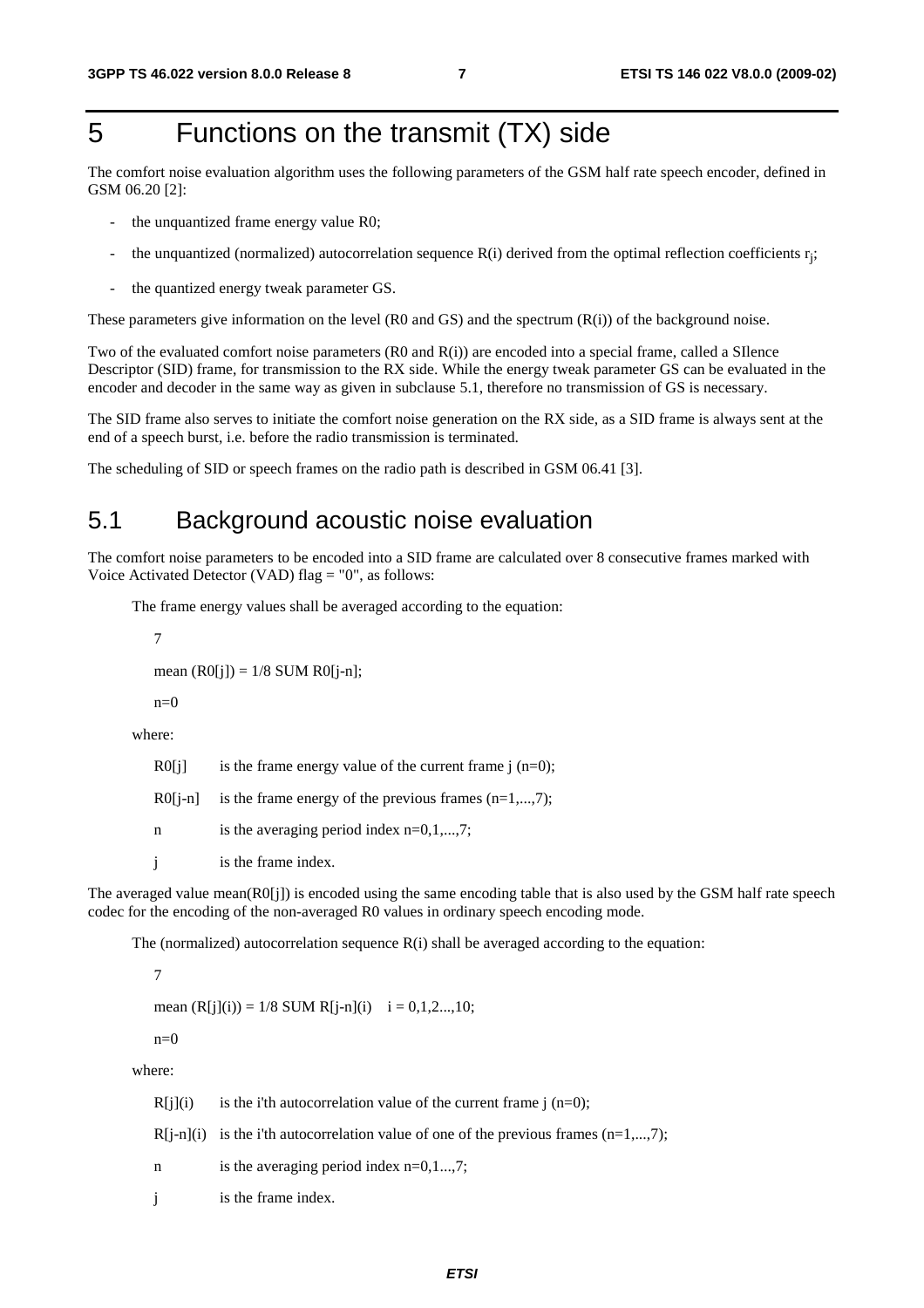The averaged values mean(R[j](i)) are used as input parameters of the Autocorrelation Fixed Point LAttice Technique (AFLAT) recursion algorithm which calculates the Vector Quantization (VQ) indices of the reflection coefficients, see GSM 06.20 [2].

The SID frame containing the quantization index of mean(R0[j]), the VQ indices of mean(R[j](i)) and the SID codeword is passed to the radio subsystem instead of frame number j (see subclause 5.3, SID-frame encoding).

The averaging of the energy tweak parameters GS is made on the basis of the quantized GS parameters. The quantized GS parameters can be derived from the GSP0 indices. These indices are used as pointers to the GSP0 vector quantization codebook. The GS components of the selected GSP0 vectors are the quantized GS values which will be averaged.

The quantized energy tweak parameters GS shall be averaged according to the equation:

7 4

mean  $(GS[i]) = 1/28$  SUM ( SUM  $GS[i-n](i)$  );

 $n=1$   $i=1$ 

where:

GS[j](i) is the quantized energy tweak parameter in subframe i of the current frame j  $(n=0);$ 

GS[j-n](i) is the quantized energy tweak parameter in subframe i of one of the last frames  $(n=1,...7);$ 

- n is the averaging period index  $n=1,2,...,7$ ;
- i is the subframe index  $i=1,2,3,4$ ;
- j is the frame index.
- NOTE: The averaging of GS is made over 7 frames only.

For each comfort noise insertion period, the averaging of the GS parameters is done only once before sending the first SID frame to the decoder and for the rest of the comfort noise insertion period, the averaged value mean(GS[j]) will be frozen.

Under normal conditions, the averaging of the GS parameters is done during the hangover period, but in case of short speech bursts handling, the hangover period can be skipped under certain conditions, see GSM 06.41 [3]. In such cases, the GS parameters of the last seven speech frames marked with SP flag="1" are averaged.

The hangover period is defined in GSM 06.41 [3]. It is a period added at the end of a speech burst in which no voice activity is detected (VAD flag="0"), but the speech encoder stays for the processing of 7 speech frames in speech encoding mode (SP flag= "1"). This hangover period and the first SID frame are used for averaging the comfort noise parameters contained in the first SID frame.

mean(GS[j]) can be evaluated at the decoder in the same way as in the encoder, because in both the encoder and decoder, the GSP0 indexes of the last 7 speech frames shall be kept in memory. In case of an error free transmission, the GSP0 indexes are identical at the encoder and decoder.

#### 5.2 Modification of the speech encoding algorithm during SID frame generation

When the SP flag is equal to "0", the speech encoding algorithm is modified in the following way:

- the non-averaged reflection coefficients which are used to derive the filter coefficients of the filters  $H(z)$  and W(z) of the speech encoder are not quantized;
- the unvoiced speech encoding mode is forced. This simplifies the open loop long term prediction processing: only the integer lags have to be calculated, no determination of fractional lags is necessary and the frame lag trajectory derivation can be avoided;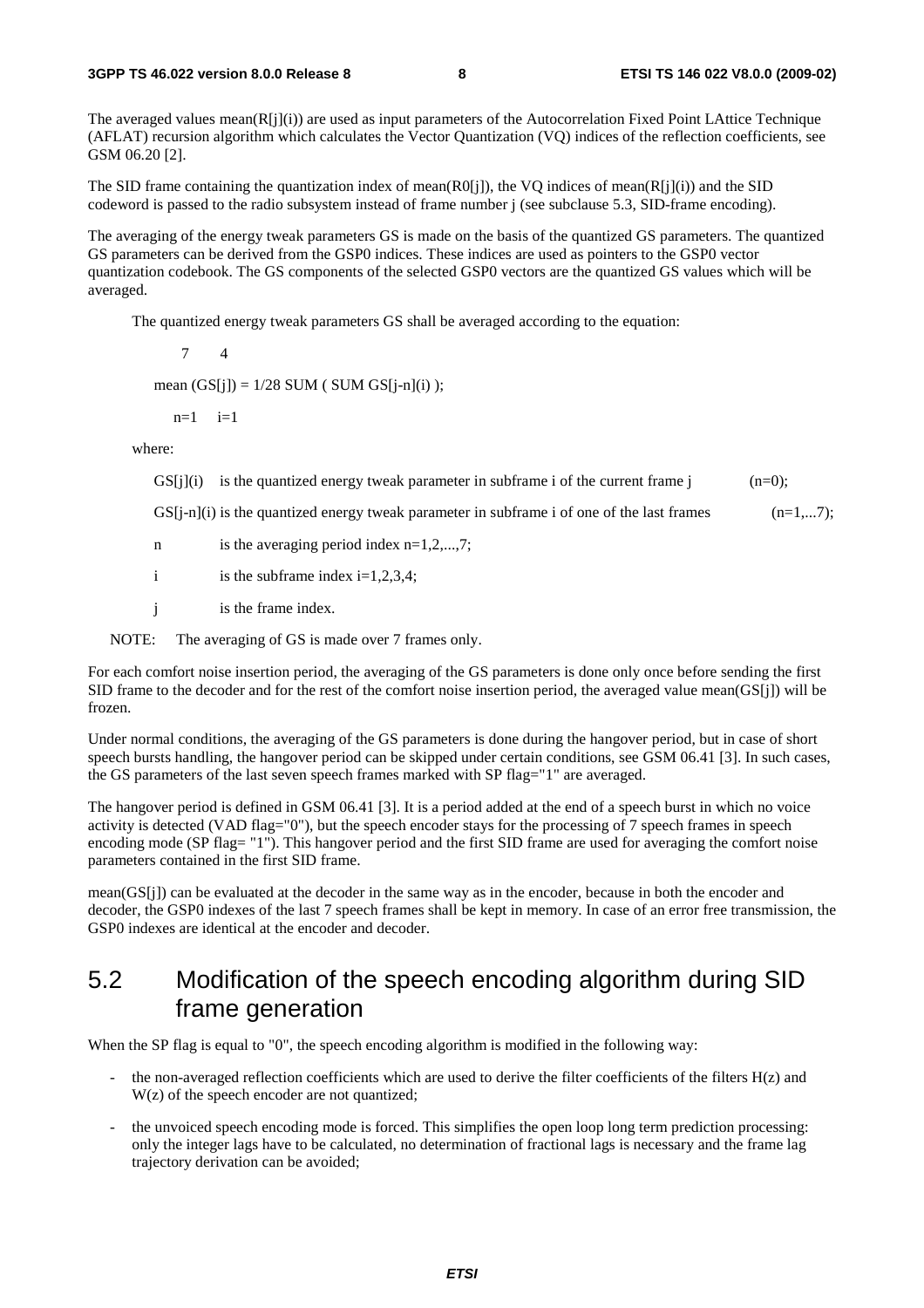- no fixed codebook search is made. In each subframe, the indices of both fixed codebooks (CODE1, 1, ...,CODE1\_4 and CODE2\_1, ...,CODE2\_4) are replaced by pseudo random numbers uniformly distributed in [0,127] (7 bit random numbers);
- no GSP0 determination is made. The GSP0 codeword is selected as follows:
	- at the beginning of a comfort noise insertion period, mean(GS[j]) is calculated as defined in subclause 5.1. Then mean(GS[j]) is quantized, using only the GS component of the GSP0 vector quantization codebook of the unvoiced speech encoding mode as quantization table. The P0 parameter is not averaged. For this parameter, the value is used which is associated with the quantized mean(GS[j]) value in the GSP0 codebook of the unvoiced speech encoding mode. For the rest of the comfort noise insertion period, the GSP0 indices are frozen.

A simplified block diagram of the GSM half rate speech encoder in comfort noise insertion mode is shown in figure 1.



**Figure 1: GSM half rate speech encoder in comfort noise insertion mode** 

#### 5.3 SID-frame encoding

The SID frame encoding algorithm exploits the fact that only some of the 112 bits in a frame are needed to code the comfort noise parameters. The other bits can then be used to mark the SID frame by means of a fixed bit pattern, called the SID codeword.

SID frames are encoded in the encoder output format for voiced frames (MODE  $=$  3), because the two voicing mode bits are part of the SID codeword.

The index of the frame energy value R0 is replaced by the quantization index derived from mean( $R0[i]$ ). mean( $R0[i]$ ) is defined in subclause 5.1 and is encoded as described in GSM 06.20 [2].

The VO indices of the reflection coefficients are replaced by VO indices derived from mean( $R[i](i)$ ). mean( $R[i](i)$ ) is defined in subclause 5.1 and the VQ of the reflection coefficients is described in GSM 06.20 [2].

The SID codeword consists of 79 bits which are all "1". To mark a frame as a SID frame, the parameters in table 1 have to be set as shown.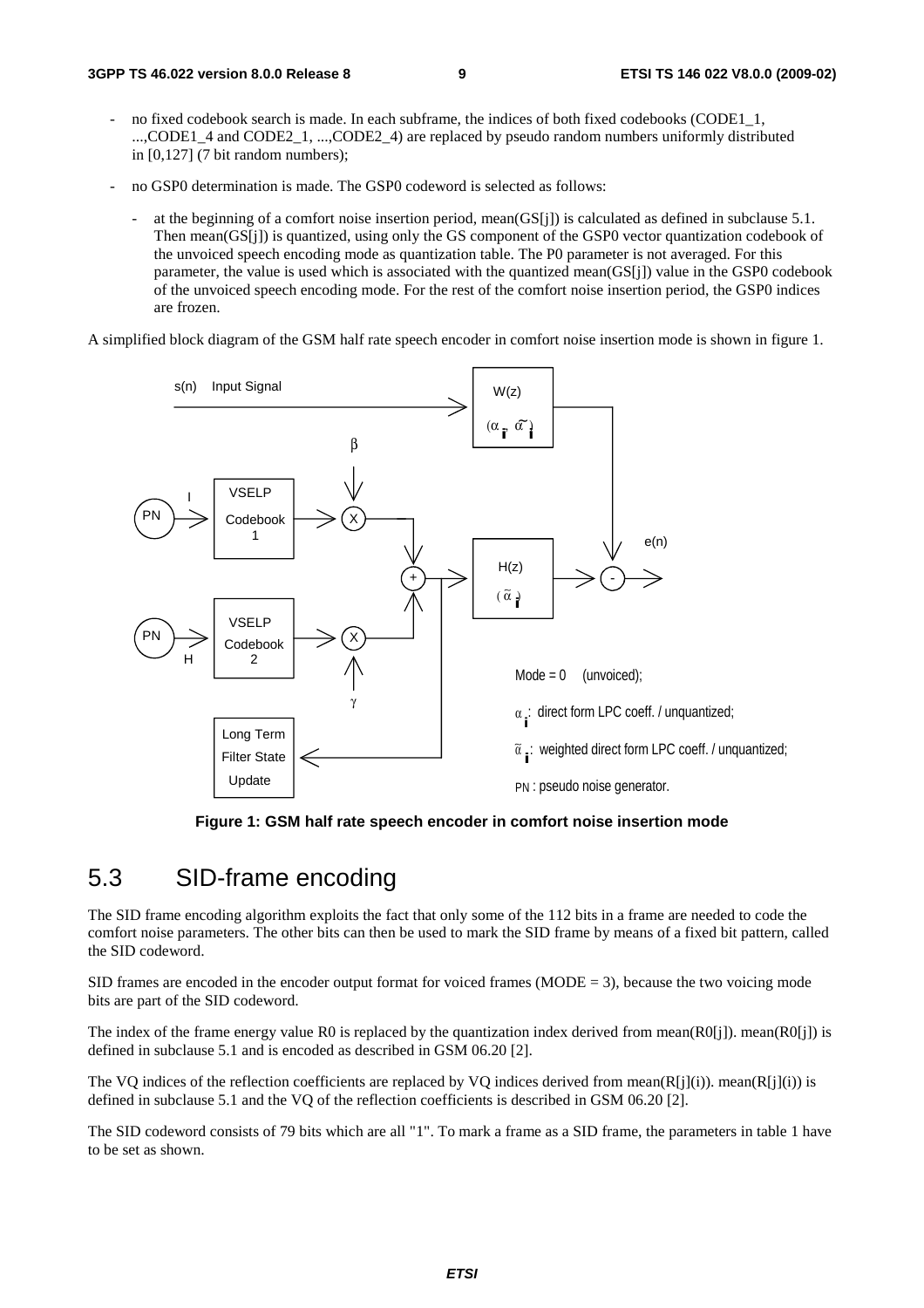| <b>Parameter</b>   | <b>Number of bits</b> | Value (Hex) |
|--------------------|-----------------------|-------------|
| <b>MODE</b>        | 2                     | 0x0003      |
| INT_LPC            |                       | 0x0001      |
| $LAG_1$            | 8                     | 0x00ff      |
| $LAG_2$            | 4                     | 0x000f      |
| $LAG_3$            | 4                     | 0x000f      |
| LAG_4              | 4                     | 0x000f      |
| CODE_1             | 9                     | 0x01ff      |
| CODE_2             | 9                     | 0x01ff      |
| CODE_3             | 9                     | 0x01ff      |
| CODE_4             | 9                     | 0x01ff      |
| GSP <sub>0_1</sub> | 5                     | 0x001f      |
| GSP <sub>0</sub> 2 | 5                     | 0x001f      |
| GSP <sub>0</sub> 3 | 5                     | 0x001f      |
| GSP0_4             | 5                     | 0x001f      |

#### **Table 1: SID codeword**

The parameters in table 1 are defined in GSM 06.20 [2].

### 6 Functions on the receive (RX) side

The situations in which comfort noise shall be generated on the RX side are defined in GSM 06.41 [3] and may be started or updated whenever a valid SID frame is received.

#### 6.1 Averaging of the GS parameters

When speech frames are received by the decoder, the GS parameters of the last seven speech frames shall be kept in memory. As soon as a SID frame is received, these stored GS parameters shall be averaged. The averaged GS value will be frozen and used for the actual comfort noise insertion period.

The averaging procedure works as follows:

- when a speech frame is received, the GSP0 indices are decoded and the decoded GS parts of these parameters are stored in memory;
- when the first SID frame is received, the stored GS values are averaged in the same way as in the speech encoder as follows (see also subclause 5.1):

7 4

mean  $(GS[j]) = 1/28$  SUM ( SUM  $GS[j-n](i)$  );

 $n=1$   $i=1$ ;

where:

 $\text{GSI}$ i $\text{I}(i)$  is the quantized energy tweak parameter in subframe i of the current frame i:

 $GS[i-n](i)$  is the quantized energy tweak parameter in subframe i of one of the last frames;

- n is the averaging period index n=1,2,...,7;
- i is the subframe index  $i=1,2,3,4$ ;
- j is the frame index;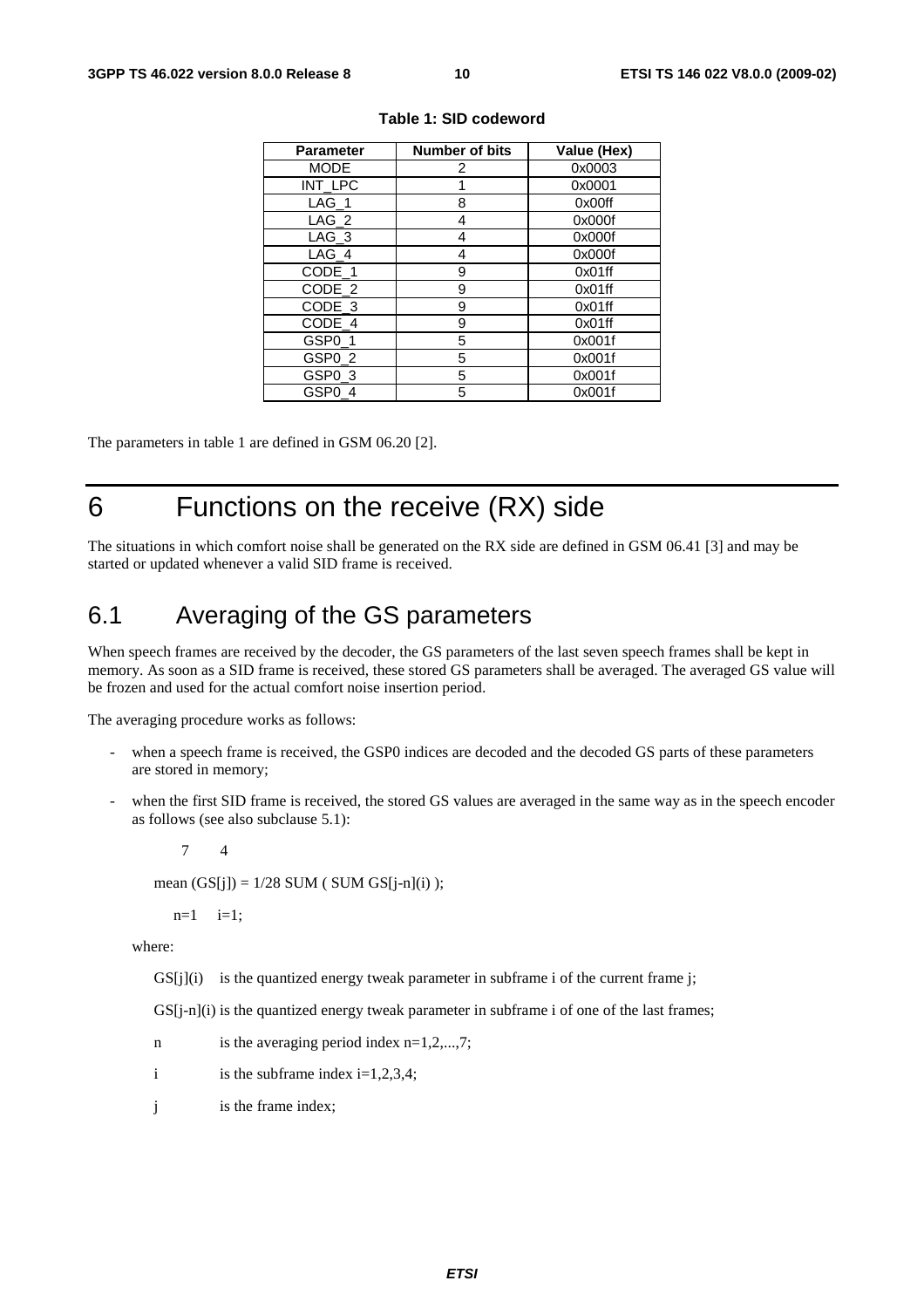then mean(GS[j]) is quantized, using the GS component of the GSP0 vector quantization codebook for the unvoiced speech encoding mode as quantization table. The resulting index of this quantization is used for one complete comfort noise insertion period as GSP0 codeword. The P0 parameter is not averaged. For this parameter, the value is used which is associated with the quantized mean(GS[j]) value in the GSP0 codebook of the unvoiced speech encoding mode.

#### 6.2 Comfort noise generation and updating

The comfort noise generation procedure uses the GSM half rate speech decoder algorithm defined in GSM 06.20 [2].

When comfort noise is to be generated, then the various encoded parameters are set as in table 2.

| <b>Parameter</b>    | Value                                            |
|---------------------|--------------------------------------------------|
| <b>MODE</b>         | 0                                                |
| R0                  | interpolation of the values received in the last |
|                     | two valid SID frames                             |
| LPC1                | interpolation of the values received in the last |
| LPC <sub>2</sub>    | two valid SID frames                             |
| LPC3                |                                                  |
| INT LPC             |                                                  |
| CODE1 1             | pseudo random numbers uniformly distributed      |
| CODE1 2             | in [0,127] (7 bit numbers)                       |
| CODE1 3             |                                                  |
| CODE1 4             |                                                  |
| CODE <sub>2</sub> 1 |                                                  |
| CODE2 2             |                                                  |
| CODE <sub>2</sub> 3 |                                                  |
| CODE2 4             |                                                  |
| GSP <sub>0</sub> 1  | index of the averaged GS parameter               |
| GSP0 2              | (calculated at the beginning of each comfort     |
| GSP0 3              | noise insertion period and frozen for the rest   |
| GSP0 4              | of the period)                                   |

#### **Table 2: Comfort noise encoded parameters**

With these parameters, the speech decoder now performs the standard operations described in GSM 06.20 [2] and thereby synthesizes comfort noise.

Updating of the comfort noise parameters (frame energy and LPC coefficients) occurs each time a valid SID frame is received, as described in GSM 06.41 [3].

NOTE: The GSP0 codewords are not updated, they are frozen during each comfort noise insertion period.

When updating the comfort noise parameters (frame energy and LPC coefficients), these parameters shall be interpolated over the SID update period to obtain smooth transitions.

### 7 Computational details

A low level description has been prepared in form of an ANSI C source code which is part of GSM 06.06 [5].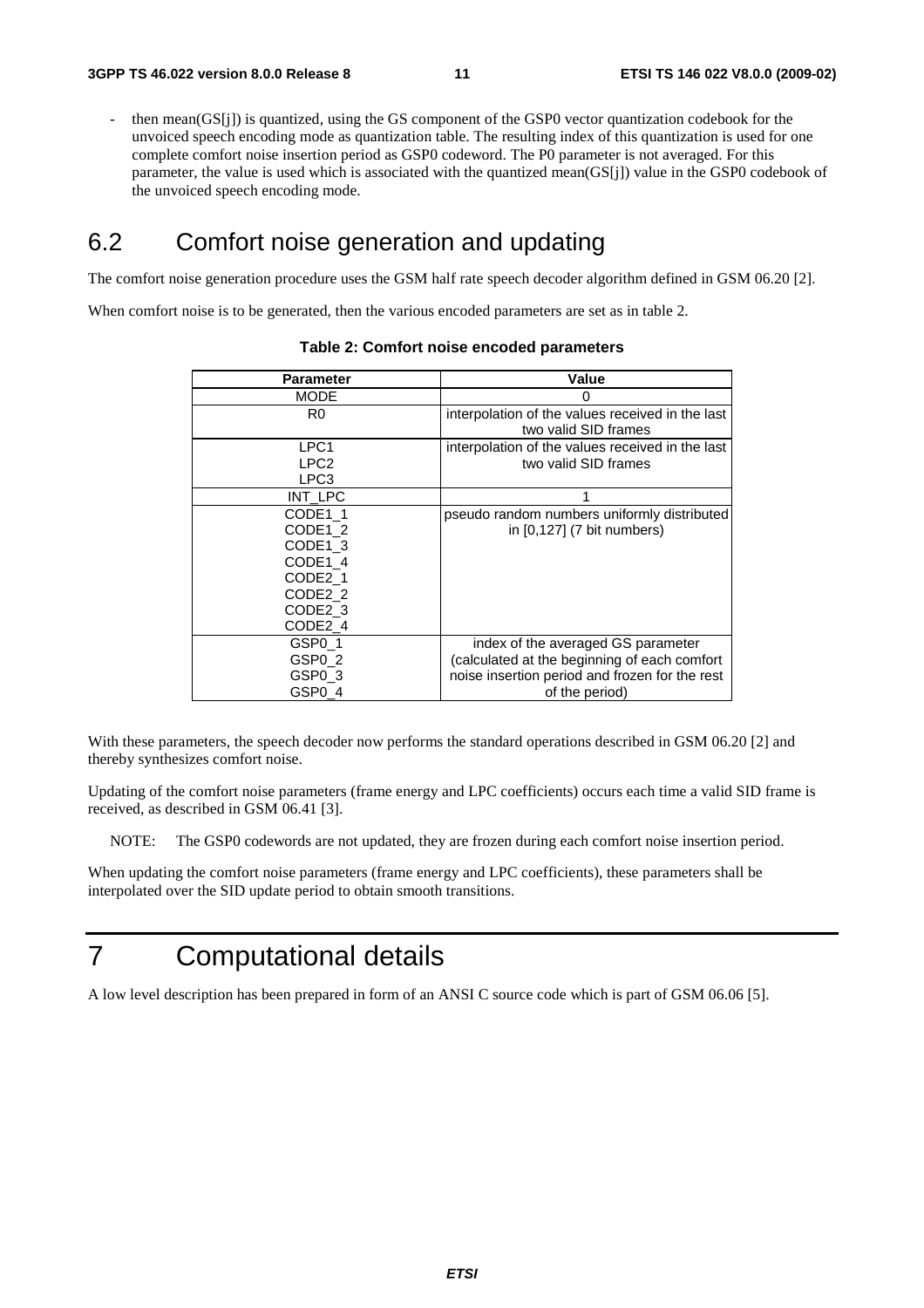### Annex A (informative): Change Request History

| <b>Change history</b> |              |         |                            |             |                                         |
|-----------------------|--------------|---------|----------------------------|-------------|-----------------------------------------|
| <b>SMG No.</b>        | TDoc.<br>No. | CR. No. | <b>Section</b><br>affected | New version | <b>Subject/Comments</b>                 |
| <b>SMG#15</b>         |              |         |                            | 4.1.1       | <b>ETSI Publication</b>                 |
| <b>SMG#20</b>         |              |         |                            | 5.1.0       | Release 1996 version                    |
| <b>SMG#27</b>         |              |         |                            | 6.0.0       | Release 1997 version                    |
| SMG#29                |              |         |                            | 7.0.0       | Release 1998 version                    |
|                       |              |         |                            | 7.0.1       | Version update to 7.0.1 for Publication |
| <b>SMG#31</b>         |              |         |                            | 8.0.0       | Release 1999 version                    |

|             | <b>Change history</b> |                 |    |  |                            |             |            |  |
|-------------|-----------------------|-----------------|----|--|----------------------------|-------------|------------|--|
| <b>Date</b> | TSG#                  | <b>TSG Doc.</b> | CR |  | <b>Rev Subject/Comment</b> | <b>IOId</b> | <b>New</b> |  |
| 03-2001     | 11                    |                 |    |  | Version for Release 4      |             | 4.0.0      |  |
| 06-2002     | 16                    |                 |    |  | Version for Release 5      | 4.0.0       | 5.0.0      |  |
| 12-2004     | 26                    |                 |    |  | Version for Release 6      | 5.0.0       | 6.0.0      |  |
| 06-2007     | 36                    |                 |    |  | Version for Release 7      | 6.0.0 7.0.0 |            |  |
| 12-2008     | 42                    |                 |    |  | Version for Release 8      | 7.0.0       | 8.0.0      |  |